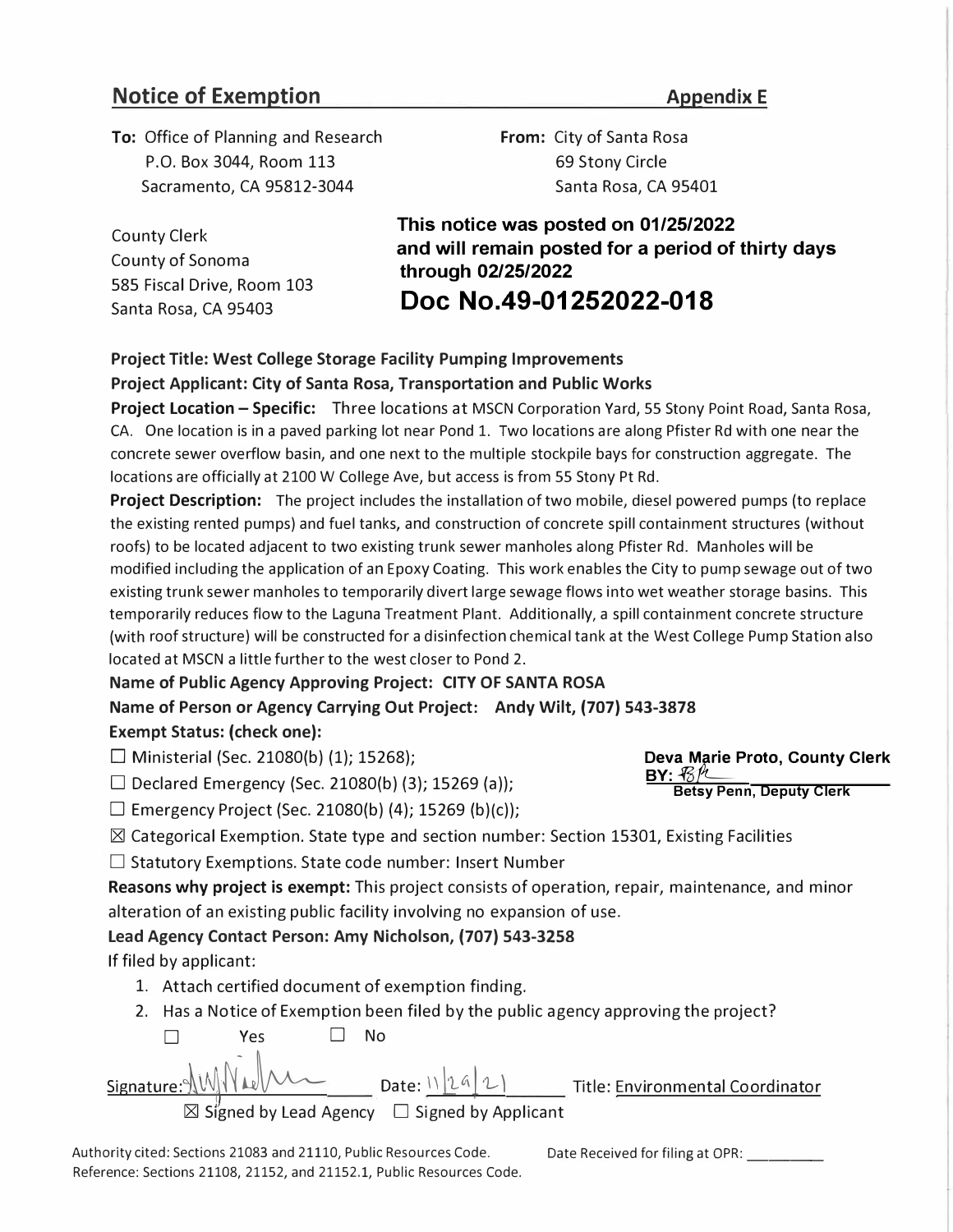|  | <b>ENDOWN</b> State of California - Department of Fish and Wildlife<br>2022 ENVIRONMENTAL DOCUMENT FILING FEE<br>CASH RECEIPT |
|--|-------------------------------------------------------------------------------------------------------------------------------|
|  |                                                                                                                               |

DFW 753.5a (REV. 01/01/22) Previously DFG 753.5a

|                                                                                                                                                                                                                                                                                                                                                                                  |                                          | <b>RECEIPT NUMBER:</b><br>49-01252022-018 |                          |                                            |  |
|----------------------------------------------------------------------------------------------------------------------------------------------------------------------------------------------------------------------------------------------------------------------------------------------------------------------------------------------------------------------------------|------------------------------------------|-------------------------------------------|--------------------------|--------------------------------------------|--|
|                                                                                                                                                                                                                                                                                                                                                                                  |                                          |                                           |                          | STATE CLEARINGHOUSE NUMBER (If applicable) |  |
| SEE INSTRUCTIONS ON REVERSE. TYPE OR PRINT CLEARLY.                                                                                                                                                                                                                                                                                                                              |                                          |                                           |                          |                                            |  |
| <b>LEAD AGENCY</b><br>CITY OF SANTA ROSA-CAPITAL PROJECTS ENGINEERING                                                                                                                                                                                                                                                                                                            | LEAD AGENCY EMAIL                        | DATE<br>01/25/2022                        |                          |                                            |  |
| COUNTY/STATE AGENCY OF FILING<br>SONOMA                                                                                                                                                                                                                                                                                                                                          |                                          | DOCUMENT NUMBER<br>22-0125-03             |                          |                                            |  |
| PROJECT TITLE<br>WEST COLLEGE STORAGE FACILITY PUMPING IMPROVEMENTS                                                                                                                                                                                                                                                                                                              |                                          |                                           |                          |                                            |  |
| PROJECT APPLICANT NAME<br>CITY OF SANTA ROSA-TRANSPORTAION & PUBLIC                                                                                                                                                                                                                                                                                                              | <b>PROJECT APPLICANT EMAIL</b>           |                                           |                          | <b>PHONE NUMBER</b><br>(707) 543-3258      |  |
| PROJECT APPLICANT ADDRESS<br>69 STONY CIR                                                                                                                                                                                                                                                                                                                                        | <b>CITY</b><br>ISANTA ROSA               | <b>STATE</b><br>СA                        | <b>ZIP CODE</b><br>95401 |                                            |  |
| <b>PROJECT APPLICANT</b> (Check appropriate box)<br><b>School District</b><br>$ X $ Local Public Agency                                                                                                                                                                                                                                                                          | <b>Other Special District</b>            |                                           | <b>State Agency</b>      | <b>Private Entity</b>                      |  |
| <b>CHECK APPLICABLE FEES:</b><br>Environmental Impact Report (EIR)<br>Mitigated/Negative Declaration (MND)(ND)<br>□ Certified Regulatory Program (CRP) document - payment due directly to CDFW<br>X Exempt from fee<br><b>■</b> Notice of Exemption (attach)<br>CDFW No Effect Determination (attach)<br>$\Box$ Fee previously paid (attach previously issued cash receipt copy) |                                          | \$3,539.25<br>\$2,548.00<br>\$1,203.25    |                          | $\frac{1}{2}$                              |  |
| □ Water Right Application or Petition Fee (State Water Resources Control Board only)<br>$\boxtimes$ County documentary handling fee<br>$\Box$ Other                                                                                                                                                                                                                              | \$850.00                                 | \$<br>\$                                  | \$50.00                  |                                            |  |
| <b>PAYMENT METHOD:</b>                                                                                                                                                                                                                                                                                                                                                           |                                          |                                           |                          | \$50.00                                    |  |
| $\Box$ Cash<br>$\Box$ Credit<br>$\Box$ Check<br>$K$ Other                                                                                                                                                                                                                                                                                                                        |                                          | <b>TOTAL RECEIVED</b>                     | S                        |                                            |  |
| <b>SIGNATURE</b>                                                                                                                                                                                                                                                                                                                                                                 | AGENCY OF FILING PRINTED NAME AND TITLE  |                                           |                          |                                            |  |
|                                                                                                                                                                                                                                                                                                                                                                                  | Betsy Penn, Deputy County Clerk-Recorder |                                           |                          |                                            |  |

COPY - CDFW/ASB

 $\hat{\boldsymbol{\theta}}$